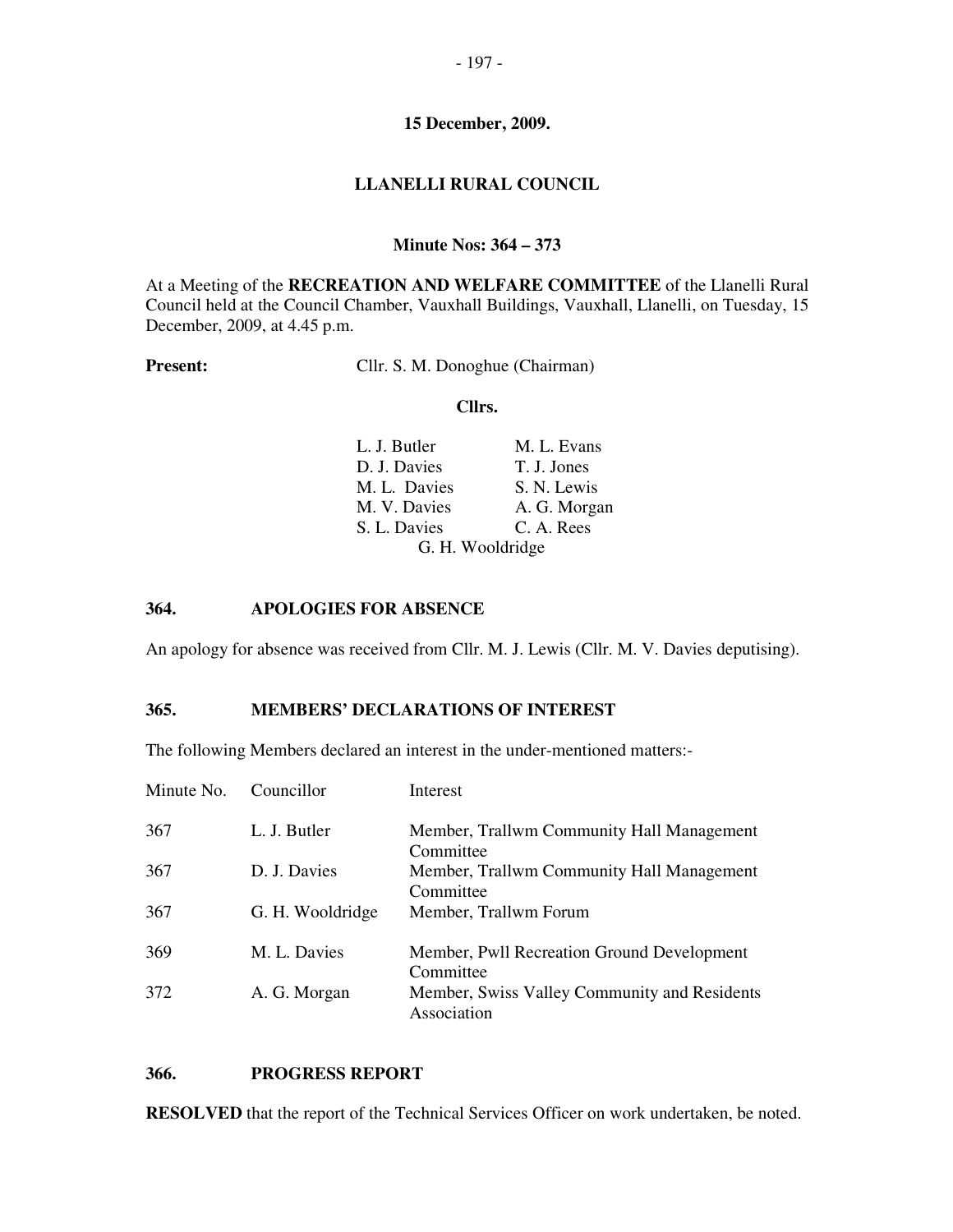## **367. TRALLWM COMMUNITY HALL**

Cllrs. L. J. Butler and D. J. Davies declared a personal interest in the following matter as they were members of Trallwm Community Hall Management Committee. Cllr. G. H. Wooldridge declared a personal and prejudicial interest in the following matter as he was a Member of the Trallwm Forum and withdrew from the meeting before discussion commenced.

Further to Minute No. 316, the Technical Services Officer informed Members that practical completion had been achieved but there were two outstanding elements of work to be undertaken at the hall. New roller shutters were to be installed before Christmas and the gas metre had to be changed due to the low pressure.

**RESOLVED** that information be noted.

Cllr. G. H. Wooldridge returned to the meeting.

## **368. FIVE ROADS PLAY AREA**

Further to Minute No. 218, the Technical Services Officer informed Members of the completion of the drainage works at Five Roads Play Area. Since the completion of the works there had been no recurrence of the bark pit being flooded. The bark was now able to perform its safety function under the play apparatus.

During the ensuing discussion, Members expressed concern over potential health and safety issues in maintaining bark surfaced play areas and also felt the surface was generally unclean and so it was

**RESOLVED** that the information report be noted but the Council's draft estimates of expenditure include for the bark to be replaced with a wet pour rubber surface at Five Roads Play Area.

**FURTHER RESOLVED** that in light of the concerns expressed by Members over the quality of bark surfaces, a rolling programme be devised to replace all of the Council's bark surfaced play areas to wet pour/rubber surfaces.

## **369. PWLL RECREATION GROUND DEVELOPMENT COMMITTEE**

Cllr. M. L. Davies declared a personal and prejudicial interest in the following matter as she was a Member of the Pwll Recreation Ground Development Committee and withdrew from the meeting before discussion commenced.

Further to Minute No. 320, Members considered additional information requested from the Chairman, Pwll Recreation Ground Development Committee, in order to assess whether the Council ought to become involved with the Committee on an ongoing basis in order to safeguard the sustainability of Pwll Pavilion.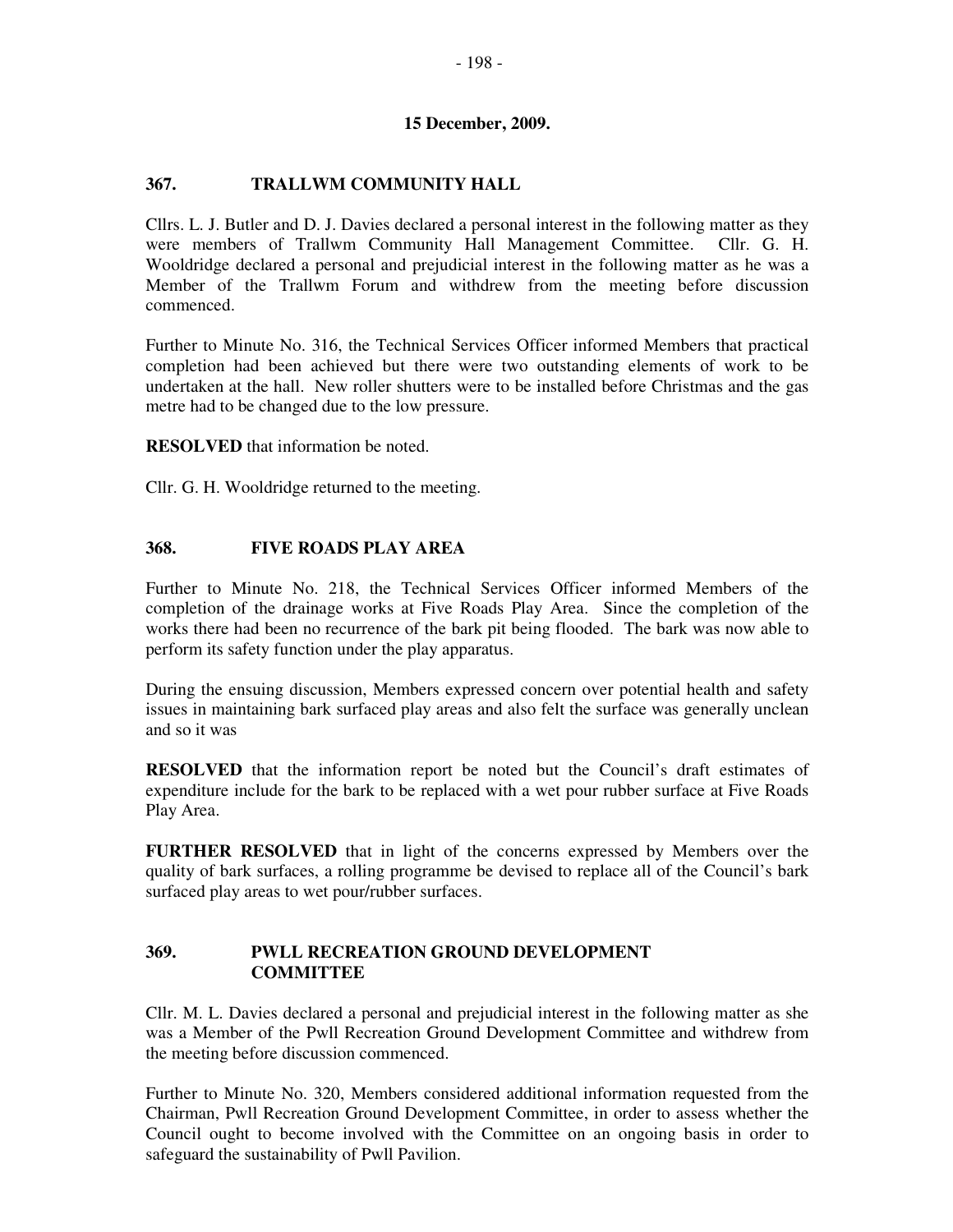During the ensuing discussion, Members supported the request in principle and as a means of promoting further dialogue it was

**RESOLVED** that a sub committee, comprising the Chairman and Vice Chairman of Committee, Chairman of Council, Leader and Local Ward Members be appointed to facilitate further discussions with Pwll Recreation Ground Development Committee.

Cllr. M. L. Davies returned to the meeting.

# **370. FINANCIAL ASSISTANCE**

Members considered a letter received from the Secretary, Dafen Welfare Crusaders Bowls Club requesting the annual sports grant and it was

**RESOLVED** that a contribution of £300 be made.

## **371. PUBLIC BODIES (ADMISSION TO MEETINGS) ACT, 1960**

**RESOLVED** that in view of the confidential nature of the business to be transacted, the following matter in Minute No. 372 be considered in private and that the power of exclusion of the public under Section 1(2) of the Public Bodies (Admission to Meetings Act, 1960) be exercised.

# **372. SWISS VALLEY SHOP FRONTS**

Cllr. A. G. Morgan declared a personal and prejudicial interest in the following matter as he was a Member of the Swiss Valley Community and Residents Association and withdrew from the meeting before discussion commenced.

Further to Minute No. 277, Members were circulated with correspondence from Corscadden Associates informing of the fee proposal for designing a scheme of physical improvements to the parcel of land at Swiss Valley shop fronts.

Following discussion it was

**RESOLVED** that the fee proposal of £975 plus VAT received from Corscadden Associates of 77 Fairleigh Road, Pontcanna, Cardiff, CF11 9JW be accepted.

# **373. SEASONAL GREETINGS**

The Chairman wished Members and Staff a Merry Christmas and a prosperous New Year.

…………………………………………… The Meeting concluded at 5.15 p.m. ……………………………………………